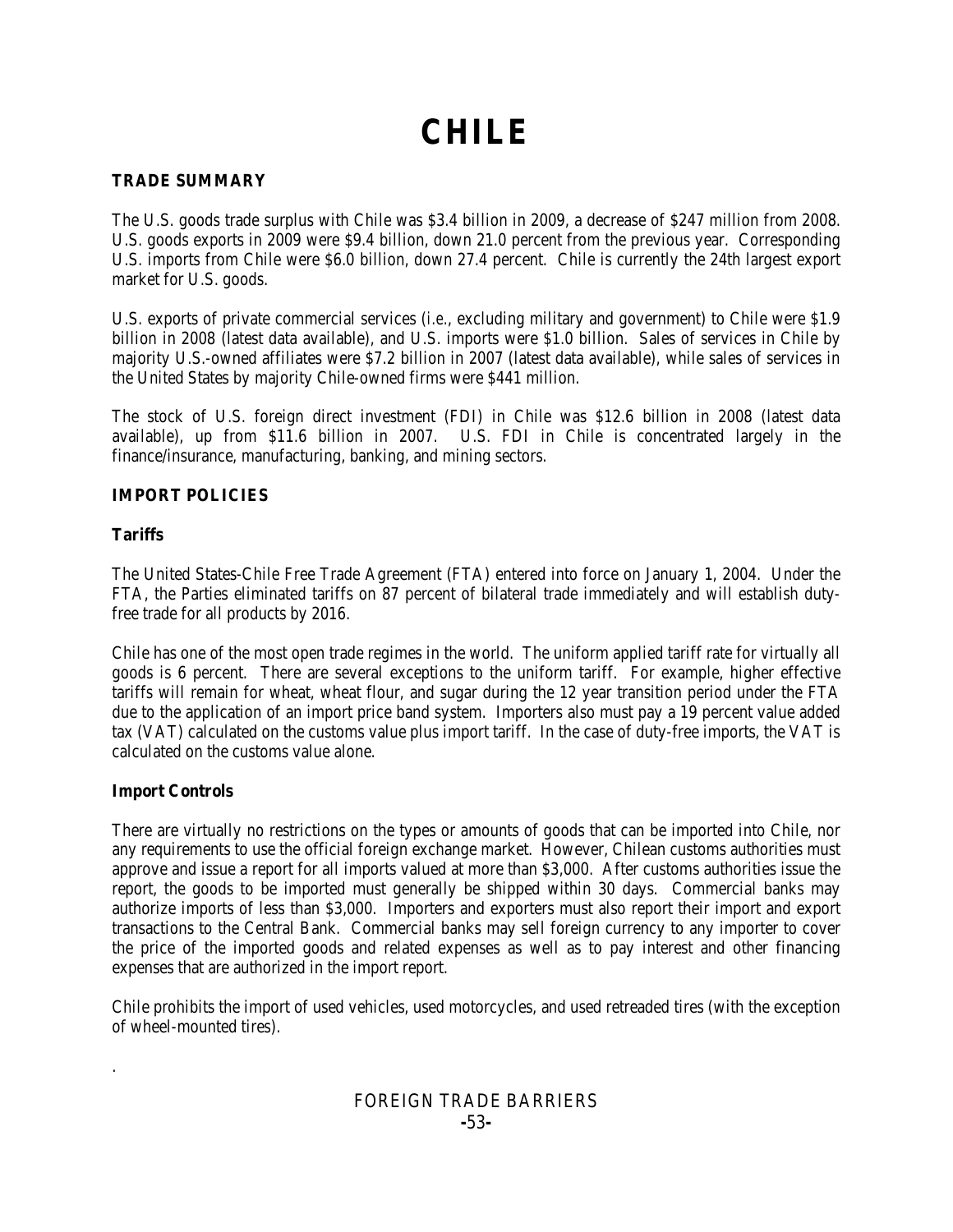#### **Nontariff Barriers**

Chile maintains a complex price band system for wheat, wheat flour, and sugar that, under the FTA, will be phased out for imports from the United States by 2016. Mixtures containing more than 65 percent sugar (*e.g.*, high fructose corn syrup) content are subject to the sugar price band system. The price band system was created in 1985 and is intended to guarantee a minimum and maximum import price for the covered commodities. When certain CIF prices (as calculated by Chilean authorities) fall below the set minimum price, a special tax is added to the tariff rate to raise the price to the minimum price. The government sets a minimum import price that is normally higher than both international and Chilean domestic prices. Beginning in 2008, the minimum price has been adjusted downward by 2 percent per year; in 2014 Chile's President will evaluate whether to continue the price band system or eliminate it prior to 2016 as required under the FTA.

The export/import process requires non-Chilean companies operating in the country to contract the services of a specialized professional called a Customs Agent. The Customs Agent is the link between the exporter/importer and the National Customs Service. The Customs Agent's mission is to facilitate foreign trade operations and to act as the official representative of the exporter/importer in the country. Customs Agents' fees are not standardized. This is an extra cost borne by non-Chilean companies operating in country. However, companies established in any of the Chilean duty-free zones are exempt from the obligation to use a customs agent when importing or exporting goods.

#### **EXPORT POLICIES**

Chile currently provides a simplified duty drawback program for nontraditional exports. The program reimburses a firm up to three percent of the value of the product it exports, if 50 percent of that product consists of imported raw materials. If the capital equipment used to produce exported goods is imported, it must carry a minimum cost, insurance and freight (CIF) value of \$3,813 in order to be eligible for duty drawback. The net value of the invoice is used if the capital good in question is also manufactured domestically. For imported vehicles to be used in an export business, such vehicles must have a minimum CIF value of \$4,830. Another export promotion measure lets all exporters defer import duties for up to seven years on imported capital equipment or receive an equivalent government subsidy for domestically produced capital goods.

In accordance with its commitments under the FTA, Chile is eliminating, over a transition period, the use of duty drawback and duty deferral for imports that are incorporated into any goods exported to the United States. Full drawback rights are allowed through 2012. Beginning in 2013, the amount of drawback allowed is reduced until it reaches zero in 2016.

Under Chile's separate VAT reimbursement policy, exporters have the right to recoup the VAT they have paid when purchasing goods and using services intended for export activities. Any company that invests in a project in which production will be for export is eligible for VAT reimbursement

#### **GOVERNMENT PROCUREMENT**

Chile's 2003 Basic Law on Administrative Contracts for the Supply and Rendering of Services (No. 19.886) sets out the legal framework for government procurement of goods and services; however, the law does not apply to state-owned companies, which follow their own regulations.

## FOREIGN TRADE BARRIERS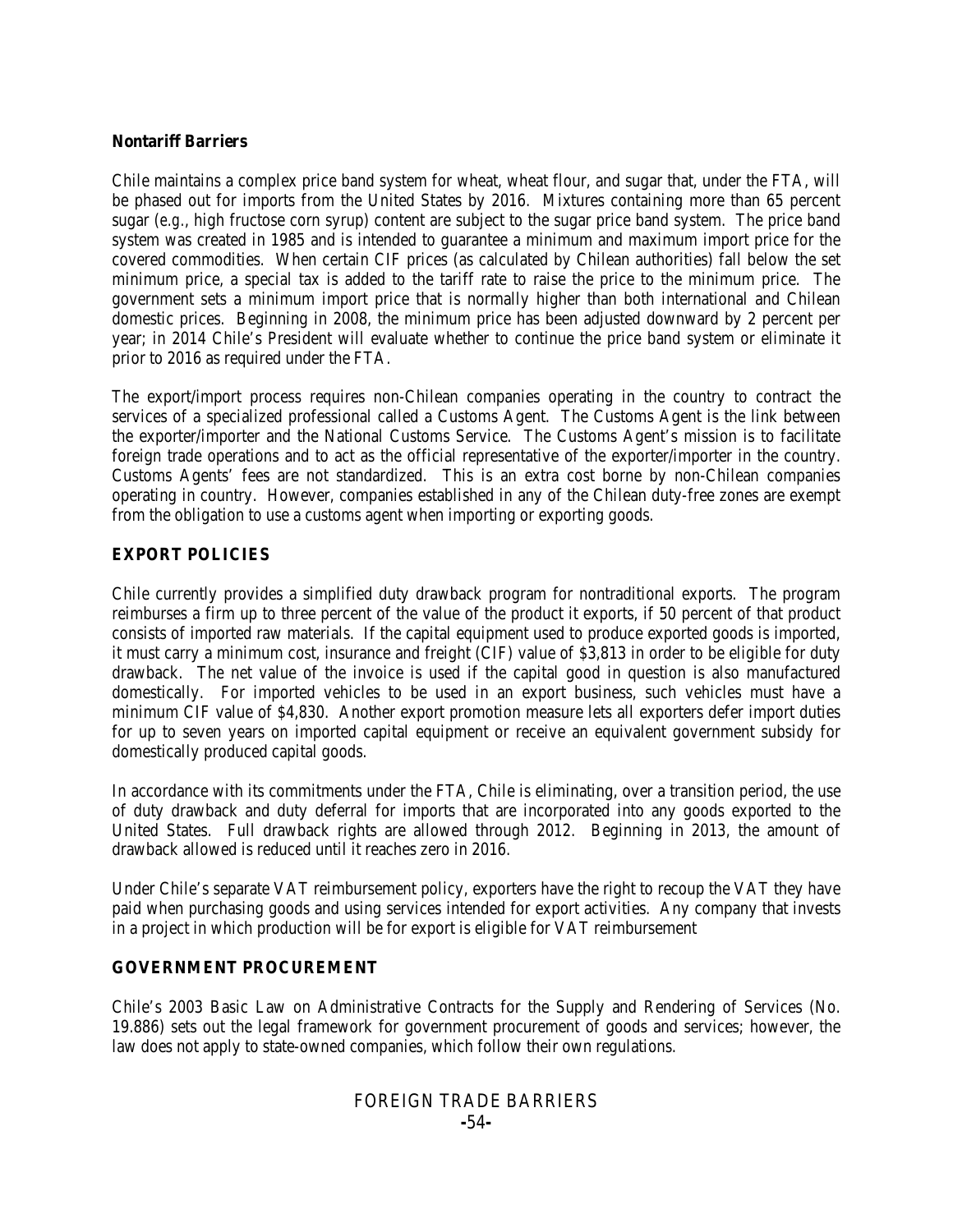Each government entity in Chile generally conducts its own procurement. Chile's law requires public bids for large purchases, although procurement by negotiation is permitted in certain cases. Foreign and local bidders in government tenders must register with the Chilean Bureau of Government Procurement on the National Register of Public Administration Suppliers. They must also post a bank or guaranteed bond, usually equivalent to 10 percent of the total bid, to ensure compliance with specifications and delivery dates. Through the Information System for Procurements and Public Contracts for the Public Sector (http://www.chilecompras.cl), any interested supplier may offer products or services and register as a potential supplier in government procurement, free of charge. In April 2009, there were about 32,000 suppliers listed in the register.

The Chilean government's Communications and Information Technology Unit (UTIC) coordinates, promotes, and advises the Chilean government on the development of information technology in several areas. The UTIC particularly was successful in a comprehensive reform of Chile's procurement system through the development of electronic procurement. Electronic procurement has made business opportunities with the Chilean government more transparent, reduced firms' transaction costs, increased opportunities for feedback and cooperation between firms and public agencies, and reduced opportunities for corruption.

The FTA requires procuring entities to use fair and transparent procurement procedures, including advance notice of purchases and timely and effective bid review procedures for procurement covered by the agreement. It also includes nondiscrimination provisions that require Chilean entities covered by the FTA to allow U.S. suppliers to participate in their procurement on the same basis as Chilean suppliers. The FTA covers the procurement of most Chilean central government entities, 15 regional governments, 11 ports and airports, and 346 municipalities.

According to the Trade Policy Review on Chile published by the WTO, procurement by the Chilean government (excluding state-owned companies and concessions) totaled approximately \$5 billion representing 2.9 percent of GDP in 2008.

Chile is not a signatory to the WTO Agreement on Government Procurement, but it is an observer.

#### **INTELLECTUAL PROPERTY RIGHTS (IPR) PROTECTION**

Chile was listed on the Priority Watch List in the 2009 Special 301 report. Key concerns highlighted in the report included inadequate enforcement against copyright piracy and trademark counterfeiting, inadequate protection against unfair commercial use of undisclosed test and other data generated to obtain marketing approval for pharmaceutical products, the need to enact legislation to ratify the 1991 Act of the International Convention for the Protection of New Varieties of Plants and the Trademark Law Treaty, and the need to improve certain aspects of the copyright law. In October 2009, the Chilean legislature passed a bill amending its copyright law. However, the legislation appeared to lack key provisions implementing FTA commitments regarding Internet Service Provider (ISP) liability and copyright infringement on the Internet. On December 10, 2009, President Bachelet issued comments on the bill and sent it back to the legislature for further deliberation. On January 13, 2010, the Chilean Congress approved some of the comments submitted by President Bachelet, but rejected others, specifically some provisions related to limitations on secondary liability of ISPs for copyright infringement by their users. The bill was then sent for final administrative processing before becoming law. The U.S. Government is reviewing the legal effect of the final legislation.

In 2009, the United States and Chile held several meetings to exchange information and review

### FOREIGN TRADE BARRIERS